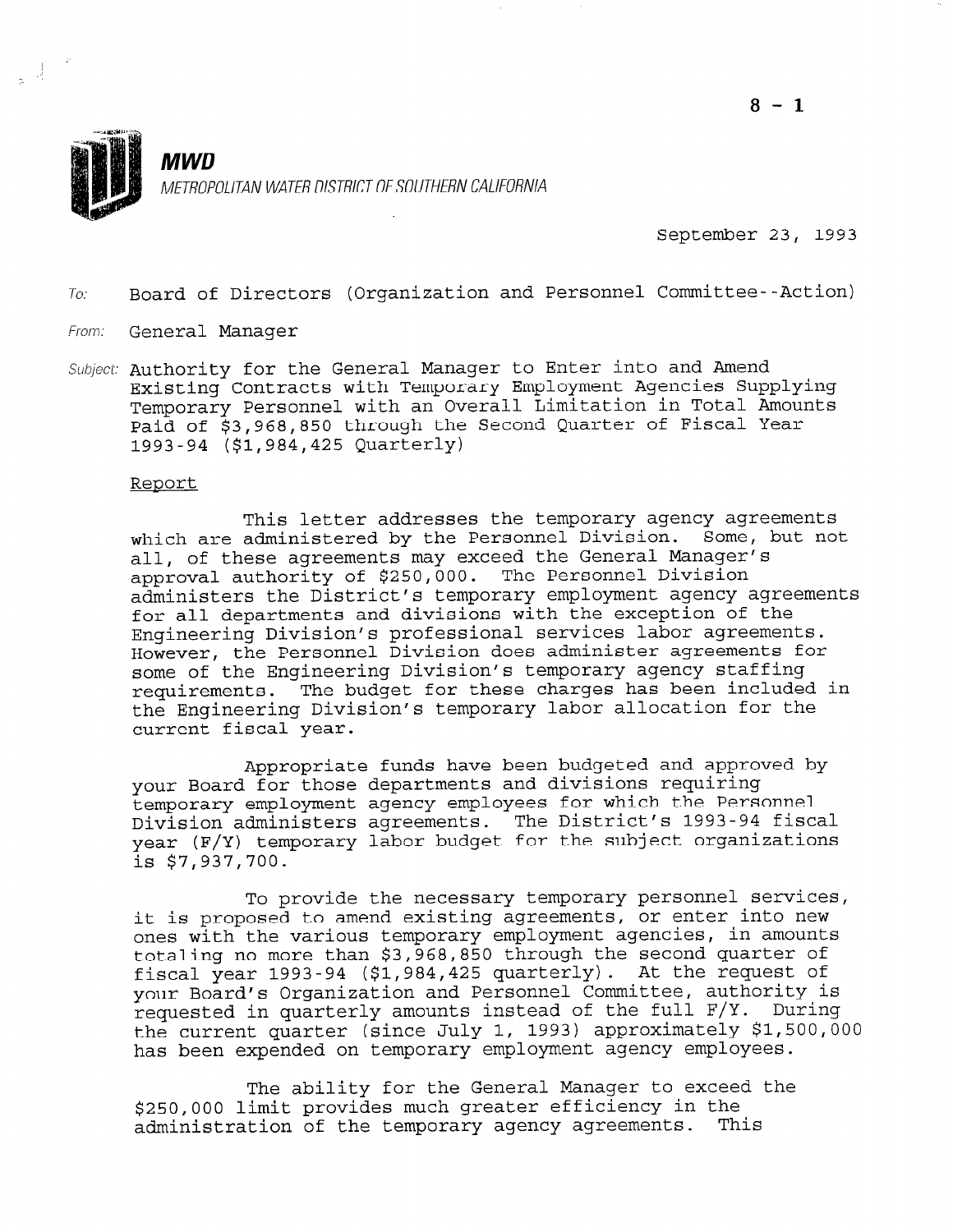## Board of Directors -2- September 23, 1993

delegation of authority also enhances administrative procedures by eliminating lengthy revision processes that would otherwise be required were this authority not be extended to the General Manager. Costs are monitored on a continual basis by the Personnel Division using an on-line cost inquiry system. When the monetary limitation of the agreements are reached, a change order is prepared under this authority and funds for the agreements are adjusted without disruption or termination of service.

Attachment "A" Projected Summary of Temporary Agency Employee Usage, shows the categorization of temporary employment agency employees at the District. The temporary services provided include basic and specialized clerical duties; unskilled labor; skilled craft work; technical writing; and professional assignments. At the present time 144 temporary employment agency employees provide services for the District. Within Category I are listed 42 temporary agency employees who were hired by the Operations Division for a 15 Week Apprenticeship Program. This program is intended to provide work experience for targeted minority/female disadvantaged youths between the ages of 18 and 25 years.

The Administrative Services Division is currently studying the feasibility of eliminating all temporary employees within the division. At the conclusion of this review a recommendation will be made regarding the reallocation of these work assignments.

At the present time, we are using the services of 24 temporary employment agencies. Ten of the firms are either women- or minority- owned (forty-two percent).

Section 8103 (i) of the Administrative Code eliminates the need to competitively bid professional service contracts such as those which have been or will be set up for the purposes explained in this letter.

This action is exempt from the provisions of the California Environmental Quality Act because it can have no significant effect on the physical environment.

### Board Committee Assignment

This letter is referred for action to the Organization and Personnel Committee because of this Committee's jurisdiction.<br>This Committee because of this Committee's jurisdiction. over the terms and conditions of employment of all consultants, over the terms and conditions of employment of all consultants, advisors, and special counsel, pursuant to Administrative Code Section 2471  $(q)$ .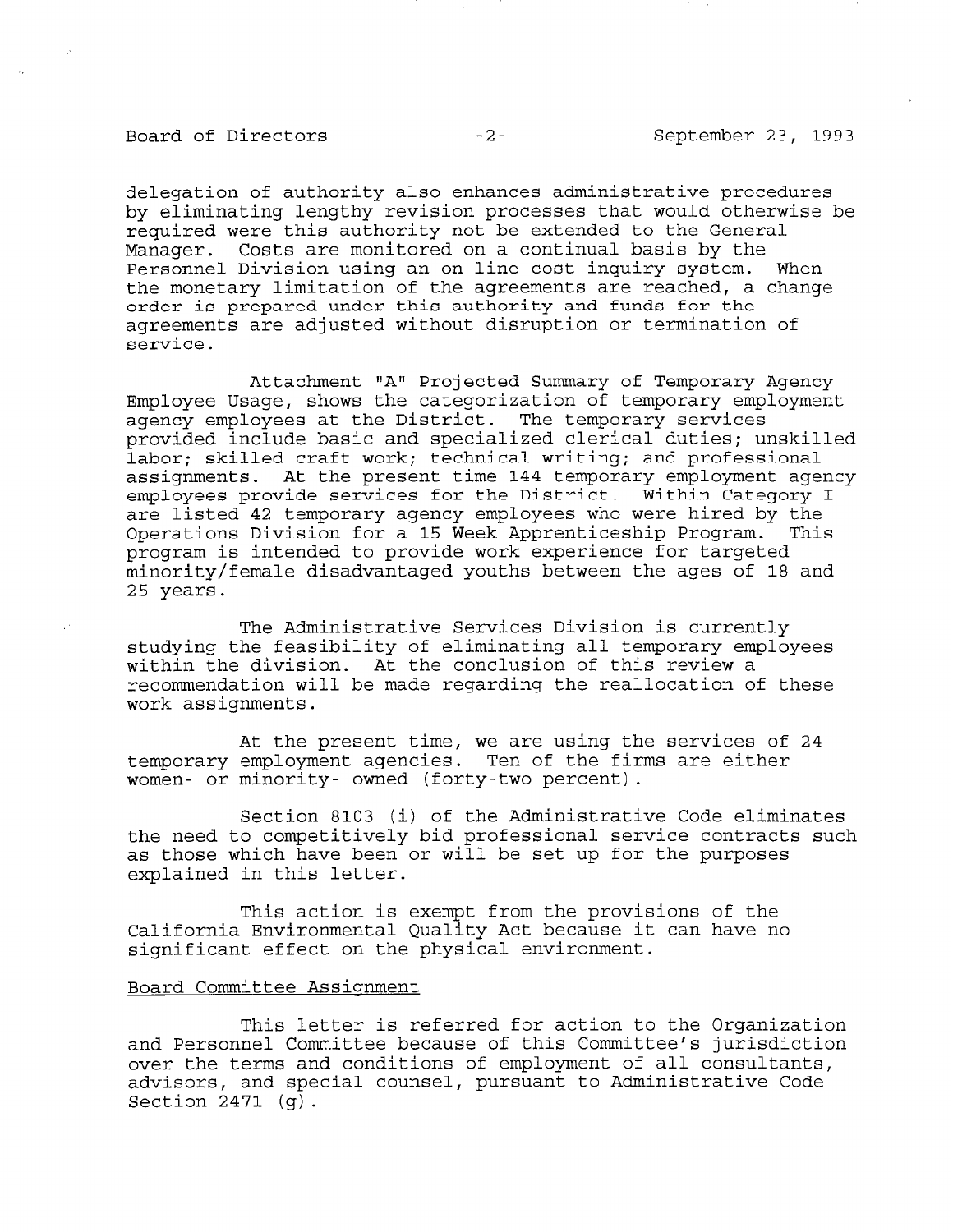Board of Directors -3- September 23, 1993

Recommendation

#### ORGANIZATION AND PERSONNEL COMMITTEE FOR ACTION

It is recommended that the General Manager be authorized to amend existing agreements and enter into new agreements with temporary employment agencies in excess of the \$250,000 limitation, as specified in the District's Administrative Code. The overall limitation to this delegation of authority is \$3,968,850 through the second quarter of fiscal year 1993-94 (\$1,984,425 quarterly) substantially in accordance with the terms outlined in this letter, and in forms approved by the General Counsel.

NMWM4

GJB/dc attachment

s:1156bo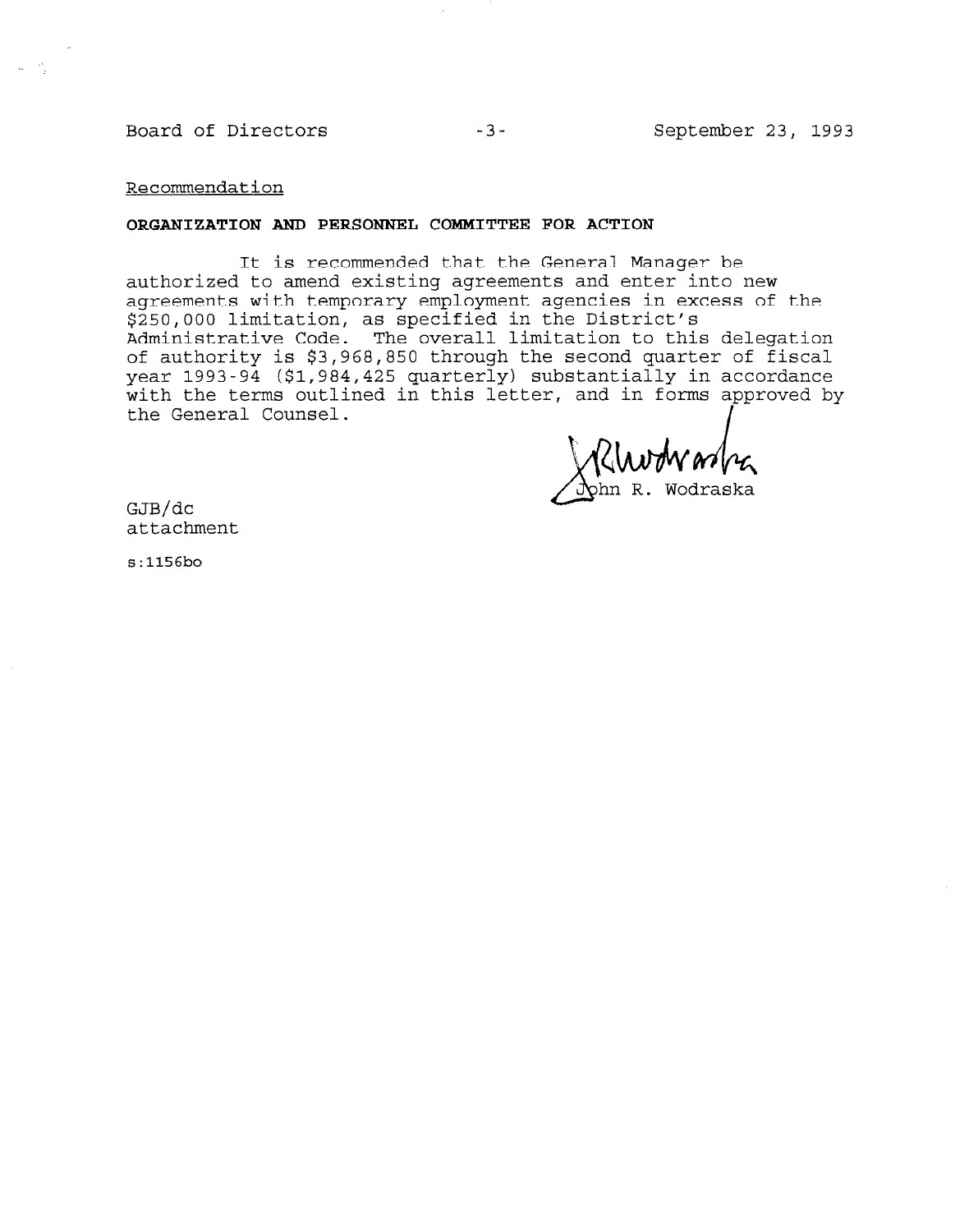

# Projected Summary of Temporary Agency Employee Usage